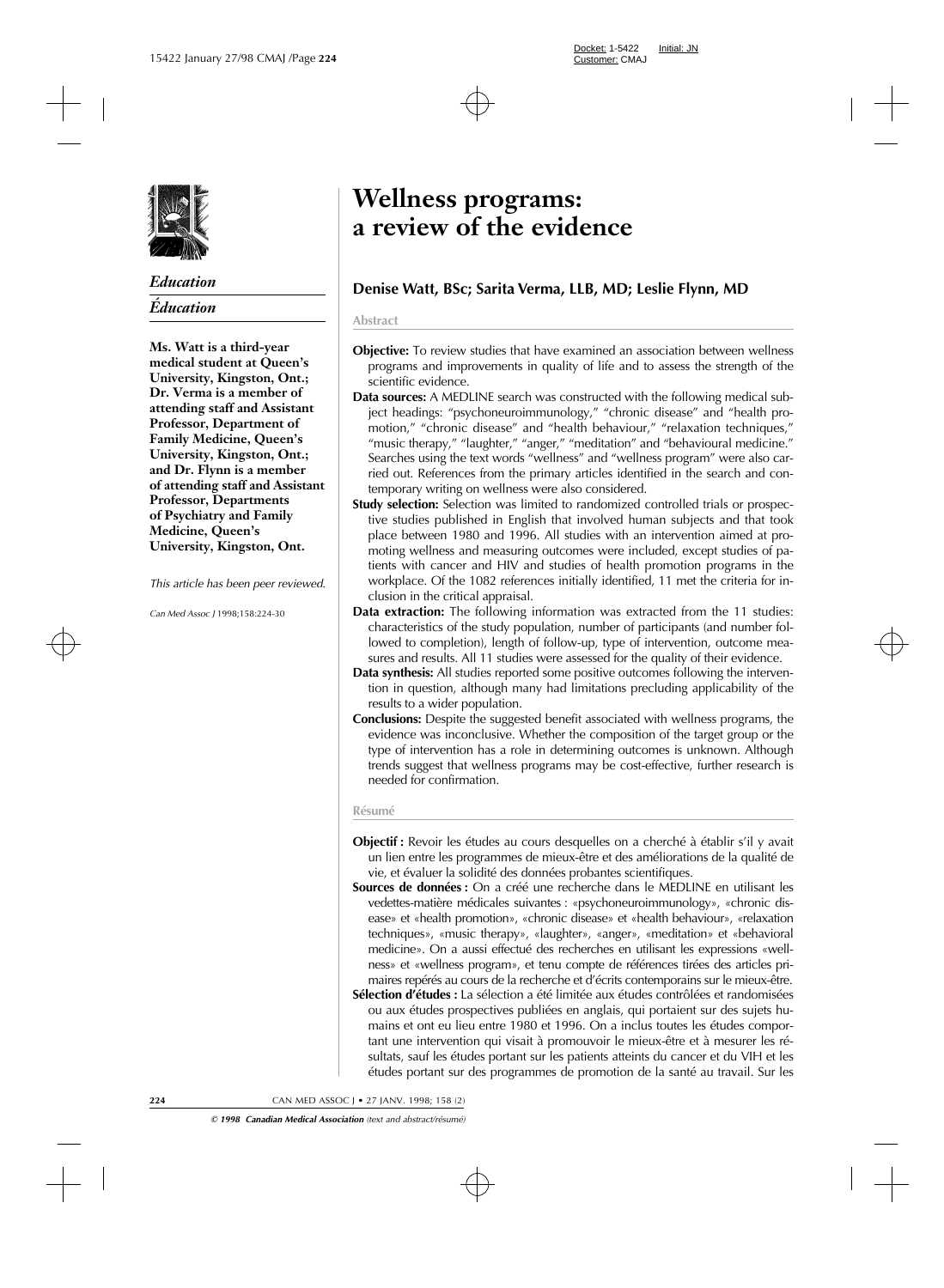

1 082 références repérées au début, 11 satisfaisaient aux critères d'inclusion dans l'évaluation critique.

- **Extraction des données :** On a extrait les renseignements suivants des 11 études : caractéristiques de la population de l'étude, nombre de participants (et nombre de participants suivis jusqu'à la fin), durée du suivi, type d'intervention, mesures de résultats et résultats. On a évalué la qualité des données probantes tirées des 11 études.
- **Synthèse des données :** Toutes les études ont signalé des résultats positifs après l'intervention en question, même si beaucoup comportaient des limites qui empêchaient d'appliquer les résultats à une population plus étendue.
- **Conclusions :** En dépit de l'avantage indiqué associé aux programmes de mieux-être, les preuves n'étaient pas concluantes. On ne sait pas si la composition du groupe cible ou le type d'intervention a un rôle à jouer dans la détermination des résultats. Même si les tendances indiquent que les programmes de mieux-être peuvent être rentables, il faut effectuer d'autres recherches pour le confirmer.

The concepts "wellness" and "holistic health" have become popular in the last 2 decades. In fact, it is possible that alternative medicine and nonconventional interventions are sought by 1 in 3 adults in North America.<sup>1</sup> Our review was conducted to investigate the scientific evidence for wellness programs and to determine whether further research is warranted. We examined the strength of the evidence supporting wellness interventions and attempted to answer the question, "Are wellness programs worthwhile?" This question addresses not only the efficacy of such programs, but also the issue of whether the health care system should choose to promote and fund them.

Wellness is a concept often emphasized by alternative or complementary medical systems, where it is viewed as distinct from the concepts of prevention and treatment of disease. Ardell (quoted by Conrad<sup>2</sup>) has defined wellness as "a conscious and deliberate approach to an advanced state of physical and psychological/spiritual health." Micozzi3 described wellness as "a focus on engaging the inner resources of each individual as an active and conscious participant in the maintenance of his or her own health."

For the purposes of this review, we define a wellness program as a structured intervention focused on achieving wellness in the physical, psychological or spiritual realm. Such programs share the goal of encouraging self-care and are purported to help patients recover some control over their health and health care. They represent adjunctive treatment to conventional interventions. Wellness programs are usually aimed at patients with chronic illnesses. The desired outcome is an improvement in the patient's quality of life, which is considered a global measure of health or well-being based on perceptions, illness experience and functional status. Wellness incorporates sociocultural, psychological and disease-related factors.<sup>4</sup>

We propose a potential role for wellness programs in the health care system for several reasons. First, wellness

programs may be an effective way of improving the treatment of chronic illness. Second, it appears that the public perceives a need for more than what conventional medicine has to offer. Self-help books and videos and "alternative" therapies are widely used.<sup>1,5,6</sup> Surveys in Britain suggest a growth in the number of "alternative" practitioners of 10% per year.7 If the needs of the public are changing, wellness programs may provide a means of responding to these needs within the framework of the health care system. Finally, wellness programs may be compatible with the fiscal constraints of today's health care delivery system. They use a patient-centred, multidisciplinary approach and may shift service from institutions to the community and from physicians to allied health professionals. They may reduce health service usage, decrease the number of physician visits and contribute to preventive health care.

## **Background**

The principles of wellness promotion are based on subjective evidence and supported by research in the areas of psychology, psychoneuroimmunology and behavioural medicine. Although these principles may be rooted in ancient Eastern traditions, many of the beliefs and practices in wellness promotion arise from the work of popular contemporary writers such as Herbert Benson and Bernie Seigel. Perceived benefits associated with these practices are based primarily on the reported experiences of participants and advocates of the wellness ideology. The subjective nature of this evidence limits its value in determining the usefulness of wellness programs.

Recent research has added a greater degree of validity to this "soft" evidence. One area of research, psychoneuroimmunology, examines mind–body interactions at the cellular level. This research has shown relations between psychological factors and the neural, immune and endocrine systems.<sup>8</sup> Techniques such as biofeedback, relax-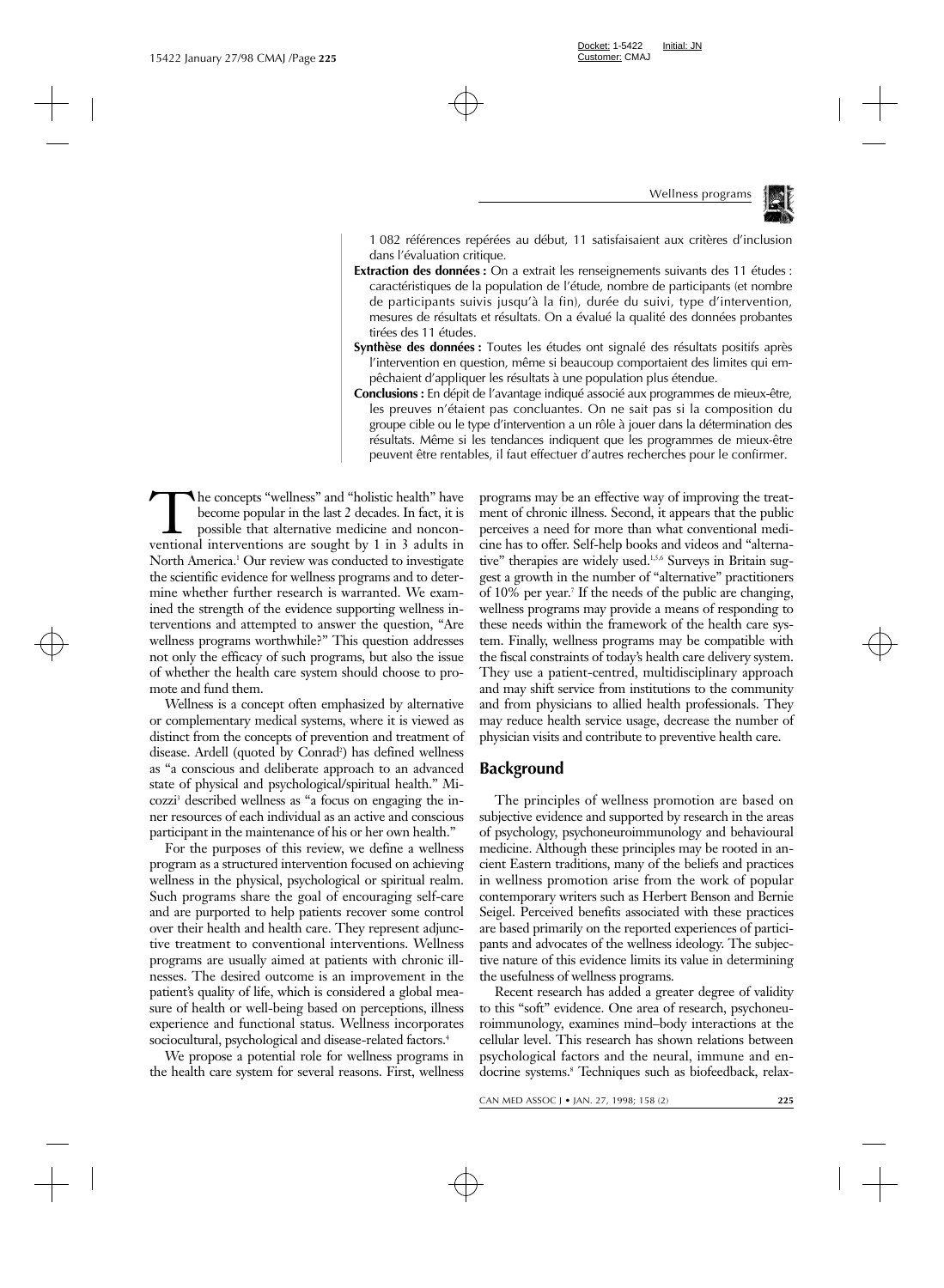

ation, guided imagery and exercise increase indicators of the robustness of the immune system. $9-11$  Similarly, the induction of mood states in actors enhances the capabilities of the immune, neural and endocrine systems.12 High levels of stress are associated with suppression of the immune system.<sup>13,14</sup> All of these findings provide evidence that the mind and the body communicate. However, from the physiological changes observed, no conclusions can be drawn about the effect of psychological factors on disease progression, outcome or quality of life.

Researchers in behavioural medicine have attempted to demonstrate the relation between psychological factors and disease symptoms. Goodale and coworkers<sup>15</sup> found that relaxation training is an effective treatment for premenstrual syndrome. Houtman and colleagues<sup>16</sup> reported that work stress was related to both psychosomatic complaints and musculoskeletal problems. A third study<sup>17</sup> determined that anger suppression and expression had a direct influence on depression. Unfortunately, studies in this area are few and often poorly designed.

### **Methods and data sources**

To locate studies for review, we searched the MED-LINE database for the period 1980 to 1996 using the medical subject headings "psychoneuroimmunology," "chronic disease" and "health promotion," "chronic disease" and "health behaviour," "relaxation techniques," "music therapy," "laughter," "anger," "meditation" and "behavioural medicine." These subject headings were chosen because many studies of interventions aimed at wellness as we have defined it do not use the term "wellness." These headings represent general areas of research where wellness is applied, such as behavioural medicine, and common components of wellness programs, such as relaxation techniques. Searches were also conducted using the text terms "wellness" and "wellness program." The terms "cancer," "HIV" and "AIDS" were not used, as we were primarily interested in nonterminal diseases and the patient populations predominantly encountered in primary care. The search using "psychoneuroimmunology" as a subject heading was restricted to the period 1992 to 1996, because this is a relatively new area of study. We used this topic as a means of accessing scientific background to wellness programming. All searches were limited to studies on humans and those written in English.

Other databases, such as those devoted to the social sciences, were not searched. We believed that the focus of the review should be on resources that would normally be sought by primary care physicians and that could be evaluated in that context. In addition to the MEDLINE search, we examined some popular publications in the

area of wellness and mind–body health for further references.18,19 References from primary articles identified in the search were also examined, but none were included in the final analysis.

Initially 1082 references were retrieved. To be included in this review, the publication had to be a primary study of a randomized controlled trial or a prospective study involving an intervention aimed at improving wellness and valid outcome measures. Most of the references were excluded because they were editorials, opinion articles or descriptive studies of the impact of illness on quality of life. Many references were discarded because they did not address any type of intervention or because they were evaluations of the reliability of particular instruments that measure quality of life. Studies of chronic psychiatric disorders and diseases, such as cancer and AIDS, were excluded, as were studies of health promotion programs in the workplace that used productivity as the outcome measure. We also excluded studies of programs aimed at specific, unrelated groups such as medical or nursing students, since these populations were not relevant to our objectives. Because survival times were not the desired outcome for our review, studies that primarily measured this outcome were excluded.

#### *Data extraction*

Of the 1082 articles, 11 met all of our criteria. The data extracted from these studies were a description of the subject population, the number of subjects and the number who were followed to the end of the study, the duration of follow-up, the type of intervention, the outcome measures, the methods of analysis and the results, including if possible the clinical or statistical significance with confidence intervals. Each study was then assessed for the quality of its evidence on the basis of overall study design and the significance of the results.

Our assessment of the quality of the evidence was based on the system used by the Canadian Task Force on the Periodic Health Examination.<sup>20</sup> This system ranks evidence from levels I to III, where level I applies to randomized controlled trials (RCTs), level II-1 to controlled trials without randomization, level II-2 to well-designed cohort or case–control studies, level II-3 to uncontrolled studies and level III to case studies or descriptive studies.

For our critical appraisal of the studies, we followed the guidelines of Sackett and associates.21 For the purposes of this review, we defined a valid outcome measure as one including validated inventories of quality of life, validated measures of psychological variables including mood, selfesteem, functional status, anxiety, life satisfaction, happiness, subjective well-being, coping strategies, locus of control and measures of self-reported symptomatology.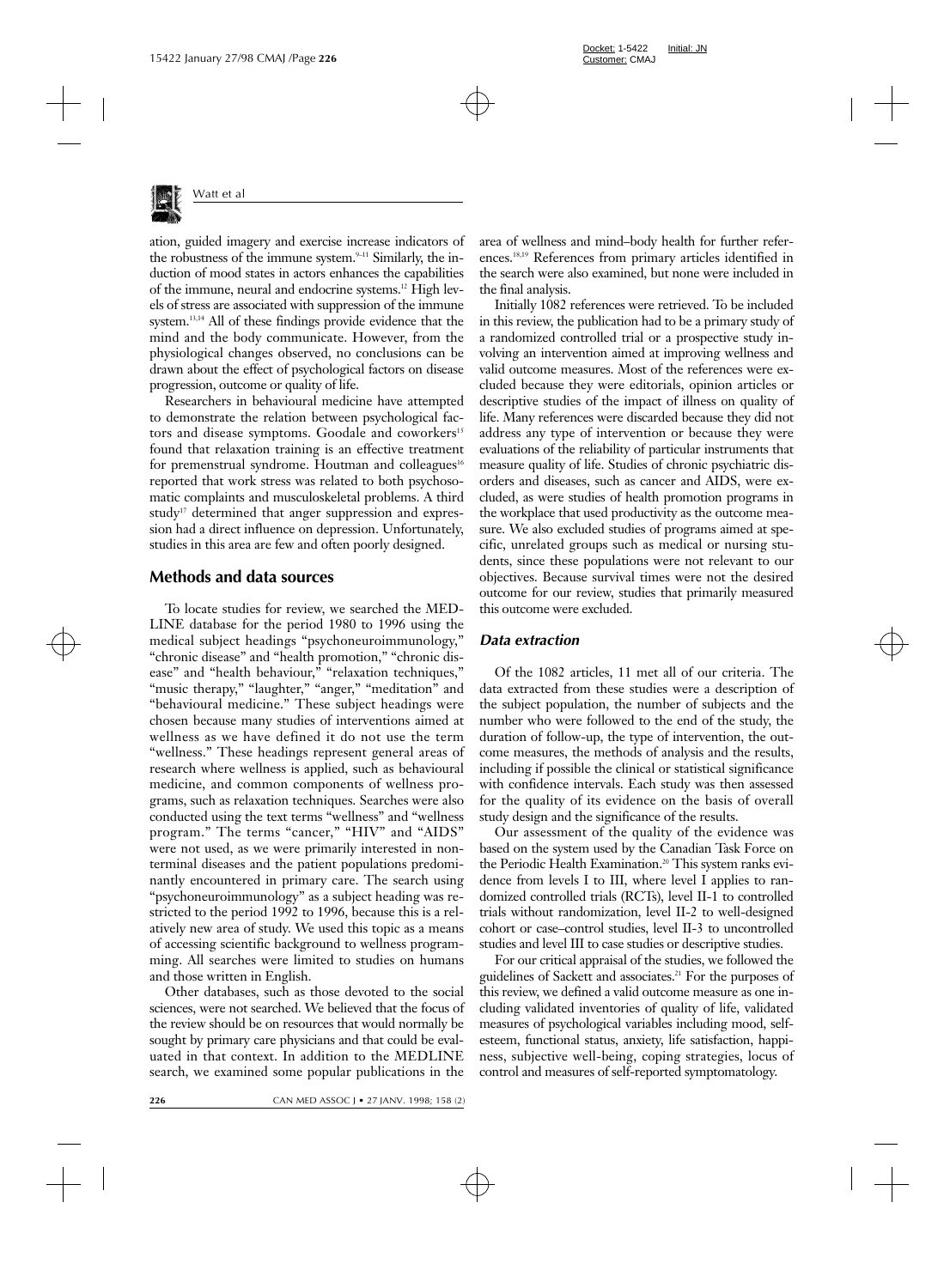

# **Results**

Although 22 of the original 1082 studies were initially identified, 11 were discarded because they were descriptions or individual case studies or involved patients with cancer or HIV.

A fundamental difficulty associated with reviewing and comparing research in this area is the high degree of variability of interventions, target populations and outcome measures. In the 11 studies we reviewed, $2^{2-32}$  the interventions ranged from distant prayer and spiritual healing to structured, educational programs (Table 1). Some interventions were conducted individually, some in a group, and some studies used both settings. The common interventions are not standardized. For example, meditation training may vary in both content and delivery.

The target groups ranged from those with a common diagnosis to people with multiple diagnoses to healthy people. Some target groups were volunteers, others were recruited. The outcome measures also differed. Some of the studies used some measure of psychological variables or quality of life, whereas others included measures of physical health or fitness or medical diagnoses.

The inconsistent quality of the study designs also made comparison difficult. Of the 7 RCTs providing level I evidence, only 2 had sample sizes greater than  $100;^{23,28}$  1 RCT had only 30 patients.<sup>24</sup> Only 1 study was doubleblinded<sup>28</sup> and 1 was investigator-blinded;<sup>24</sup> hence investigator and subject bias was an issue in the others. The 4 studies yielding level II evidence all used a before-andafter design.29–32 Of these, only 1 had an equivalent control group,<sup>29</sup> and in 2 of these studies,<sup>29,30</sup> the sample size was less than 50.

All studies yielded evidence to support the use of the intervention in question; the results were usually statistically or clinically significant but inconclusive because of small sample size or methodological bias. In general, the interventions resulted in improved scores on one or several psychological scales, such as measures of mood, anxiety, self-esteem and coping skills. The studies that did not directly measure quality of life implied an improvement based on other scales. All of the studies used predominantly validated scales to measure outcomes, such as the profile of mood states<sup>33</sup> and state-trait inventories.<sup>34</sup> All of the studies reported high levels of significance  $(p < 0.01)$ .

Several studies found that an intervention was more effective for a particular population. Women far outnumbered men in all studies except 2 that involved healthy volunteers,<sup>23,26</sup> and men were predominant in the study on intercessory prayer.<sup>28</sup> Hanser and Thompson<sup>24</sup> found that predominantly highly educated females benefited the most. The role of expectation and the placebo effect affected outcomes. In his study of the effects of spiritual healing on illness, Wirth<sup>30</sup> found a significant relation between high patient and healer expectation and the effectiveness of the intervention.

The 7 well-designed RCTs all pointed to positive effects of wellness-oriented interventions.22–28 Three of these<sup>23,25,26</sup> dealt specifically with healthy volunteers, and their results may not be applicable to other people, such as frequent clinic attenders or those with chronic pain. However, Sharpe and colleagues' study<sup>22</sup> of chronic fatigue syndrome showed significant implications for the use of cognitive behaviour therapy, and Hellman and associates<sup>27</sup> demonstrated significant cost savings associated with their interventions in a population of frequent attenders at the Harvard Community Health Clinic. The study with the strongest evidence looked at the effects of distant prayer, the least "scientific" of the interventions.<sup>28</sup>

# **Discussion**

The results of the studies support the use of wellness interventions, but the evidence is inconclusive. In many studies controls were lacking or not described, which made the interpretation of results difficult. Self-selection, as opposed to random assignment, was frequently the method used to assign subjects to groups. One could argue that this creates bias in the results by favouring the intervention and that the control group in these studies was not equivalent to the study group. The issue of nonequivalent controls is a problem in studies where the control group consists of drop-outs or noncompliant participants. In such cases, a comparison to determine efficacy is made between those best suited for the program and those least suited. Drop-out rates were mentioned in most of the studies that we reviewed, but noncompliant subjects were not accounted for in the follow-up results.

Perhaps the most profound limitation in these studies was their inability to control for confounding variables. In an examination of subjective outcomes and psychological mechanisms, it is difficult to know what variables are contributing to a response and how to control for them. For example, many studies measure happiness, anger, mood, coping ability or fatigue — all of which are influenced by other variables that cannot be controlled.

The published research that we reviewed provides some evidence that wellness interventions are related to improvements in quality of life. However, the efficacy of specific interventions was not compared. What this research does suggest is that psychological interventions and the involvement of a patient in his or her own care have positive effects on the person's illness and life. However, further RCTs are needed to improve our understanding of wellness programs and to establish the limitations of such programs due to possible inherent biases.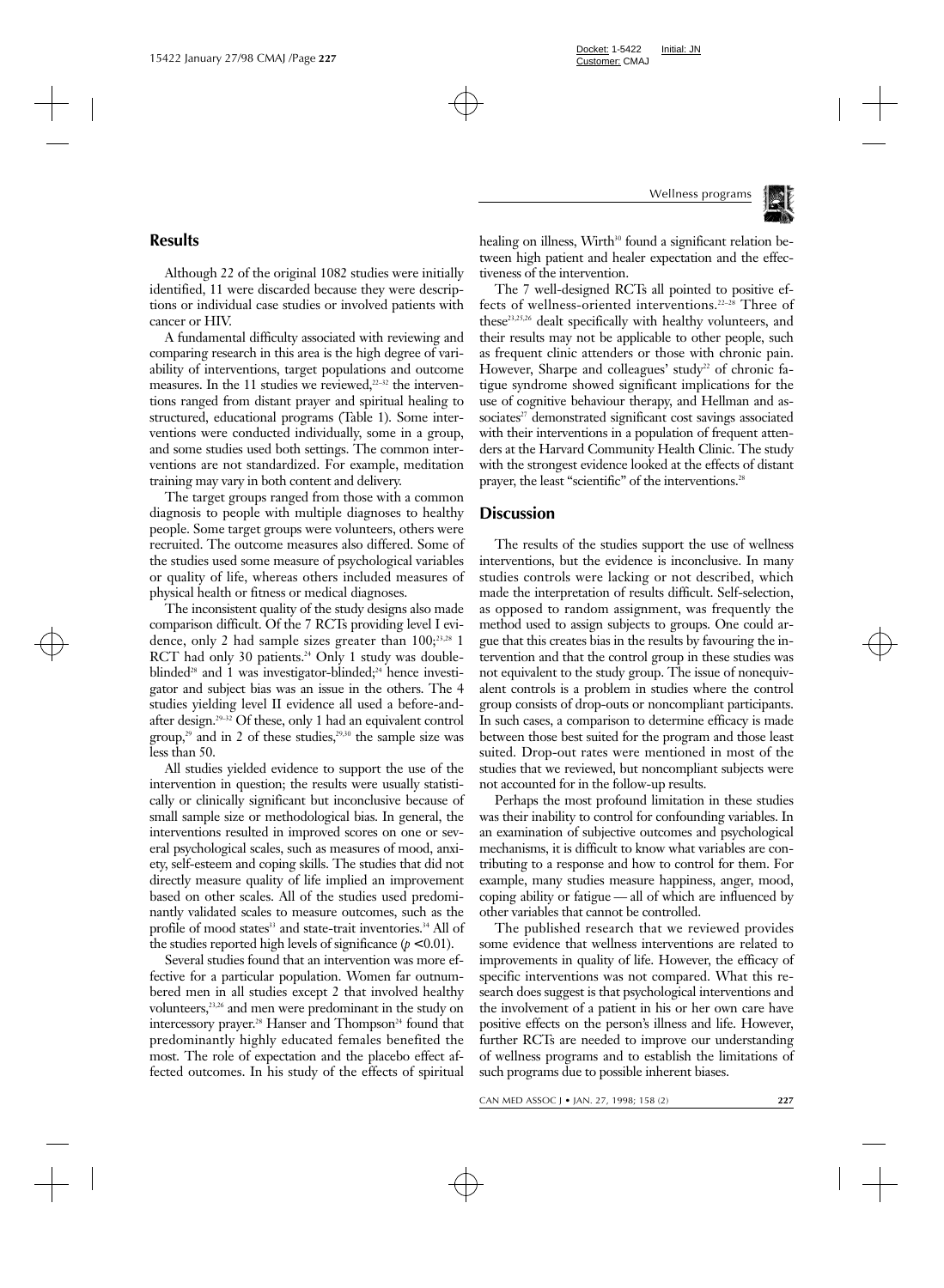|                                          |                                                                             | Table 1: Characteristics of 11 selected studies of wellness interventions                                                                                         |                                                                                                                                                                                                                                                                                                                                                                                             |                                                                                                                                                                                                                                                                                                                                                                                                                     |                                      |                                                                                                                                                                                                                                                                                                                      |
|------------------------------------------|-----------------------------------------------------------------------------|-------------------------------------------------------------------------------------------------------------------------------------------------------------------|---------------------------------------------------------------------------------------------------------------------------------------------------------------------------------------------------------------------------------------------------------------------------------------------------------------------------------------------------------------------------------------------|---------------------------------------------------------------------------------------------------------------------------------------------------------------------------------------------------------------------------------------------------------------------------------------------------------------------------------------------------------------------------------------------------------------------|--------------------------------------|----------------------------------------------------------------------------------------------------------------------------------------------------------------------------------------------------------------------------------------------------------------------------------------------------------------------|
| Study                                    | Patient population                                                          | and follow-up<br>Intervention                                                                                                                                     | Outcome measures                                                                                                                                                                                                                                                                                                                                                                            | Results                                                                                                                                                                                                                                                                                                                                                                                                             | of evidence <sup>20</sup><br>Quality | Comments                                                                                                                                                                                                                                                                                                             |
| ಸ<br>Sharpe et<br>1996 <sup>22</sup>     | completed the study)<br>60 patients with<br>chronic fatigue<br>syndrome (59 | Medical care v. cognitive<br>behaviour therapy plus<br>12-mo follow-up<br>medical care                                                                            | 4. Illness beliefs and coping behaviours<br>3. Overall change on a 7-point patient-<br>on 7-point and 5-point Likert-type<br>Symptoms on patient-rated scales<br>interviews and Karnofsky scale<br>1. Patient functioning assessed by<br>scales respectively<br>(Likert-type)<br>rated scale<br>$\overline{\mathcal{N}}$                                                                    | Significantly improved functioning<br>study group v. 27% control group<br>behaviours associated with poor<br>symptoms except anxiety); 73%<br>Reduction in beliefs and coping<br>(physical and psychological<br>outcome $(p < 0.05)$<br>(p < 0.001)<br>$\bullet$<br>$\bullet$                                                                                                                                       | Level I; RCT                         | better than medical therapy alone<br>Patients randomly assigned; well-<br>cognitive behaviour therapy is<br>designed study; suggests that                                                                                                                                                                            |
| Brown et al<br>199523                    | sedentary adults<br>(135 completed<br>163 healthy<br>the study)             | 3. Walking plus mindful<br>exercise (tai chi)<br>relaxation response<br>1. Walking at various<br>16-wk follow-up<br>2. Walking plus<br>intensities                | positive-negative affect scales, profile<br>3. Life satisfaction: life satisfaction scale,<br>scale, Sanstroem physical estimation<br>Self-esteem: Rosenberg self-esteem<br>1. Mood: state-trait anxiety inventory,<br>openness-personality inventory<br>neuroticism, extraversion and<br>scale, body cathexis scale<br>state-trait anger inventory,<br>of mood states<br>$\overline{\sim}$ | greater reduction in anger and total<br>Women in the mindful exercise<br>improvement in general mood<br>mood disturbance and overall<br>group achieved a significantly<br>(p < 0.0408)                                                                                                                                                                                                                              | Level I; RCT                         | tations in healthy sedentary adults<br>Focus was on physiological adap-<br>number of physiological variables<br>so results may not apply to those<br>selection bias, as drop-out rates<br>assessed; positive findings may<br>have been influenced by self-<br>with chronic illnesses; large<br>differed among groups |
| Hanser and<br>Thompson<br>199424         | 30 older adults with<br>(28 completed the<br>affective disorders<br>study)  | 9-mo follow-up<br>Music therapy                                                                                                                                   | 1. Geriatric depression score<br>2. General severity index<br>4. Profile of mood states<br>3. Self-esteem inventory                                                                                                                                                                                                                                                                         | measures were maintained at 9-mo<br>Significant improvements on all<br>follow-up $(p < 0.05)$                                                                                                                                                                                                                                                                                                                       | Level I; RCT                         | existing affective disorders; results<br>support the use of music therapy<br>effective; group was predominant-<br>Small sample of older adults with<br>and indicated that it may be cost<br>ly female and highly educated                                                                                            |
| Dua and<br>Swinden<br>1992 <sup>25</sup> | 32 healthy university<br>students (29 complet-<br>ed the study)             | 3. Placebo for very angry<br>2. Meditation training<br>reduction training<br>1. Negative thought<br>4. No treatment<br>6-wk follow-up<br>subjects                 | Spielberger state-trait anger scale<br>3. Novaco's behaviour and coping<br>1. Spielberger state-trait ang<br>2. Novaco's anger inventory<br>strategy scale interviews                                                                                                                                                                                                                       | Improvements in all groups; anger<br>thought reduction and meditation<br>groups than in placebo and non-<br>reduction greater in negative<br>treatment groups ( $p < 0.01$ )                                                                                                                                                                                                                                        | Level I; RCT                         | producing situations and expecta-<br>tion of therapeutic change; over-<br>Placebo group was controlled for<br>all health status not measured or<br>the effect of exposure to anger-<br>followed                                                                                                                      |
| Jin 1992 <sup>26</sup>                   | 96 healthy volunteers<br>(all completed the<br>study)                       | emotional stress followed<br>Sessions of mental and<br>visits<br>· neutral reading<br>Follow-up after 2<br>• brisk walking<br>• meditation<br>• tai chi<br>$\geq$ | 3. Urine catecholamines<br>5. Profile of mood states<br>4. Salivary cortisol<br>1. Blood pressure<br>2. Heart rate                                                                                                                                                                                                                                                                          | brisk walking but different from the<br>Physiologic changes after tai chi<br>· Salivary cortisol levels dropped<br>meditation and neutral reading<br>were comparable to those after<br>after all interventions<br>groups $(p < 0.001)$                                                                                                                                                                              | Level I; RCT                         | Healthy subjects limit applicabili-<br>chronic illnesses; although social<br>subjects may have had positive<br>attitude toward tai chi on the<br>basis of previous experience<br>ty of results to patients with<br>contact was controlled for,                                                                       |
| Hellman et<br>al 1990 <sup>27</sup>      | (70 completed the<br>patients at HMO<br>80 primary care<br>study)           | 1. "Ways-to-wellness"<br>3. Stress management<br>2. Mind-body group<br>information group<br>group sessions<br>6-wk follow-up<br>sessions                          | 2. Bipolar profile of mood states<br>3. Visits to HMO 6 mo before and<br>1. Medical symptom checklist<br>6 mo after presentation                                                                                                                                                                                                                                                            | Significant reductions in physical and<br>behavioural medicine groups v. infor-<br>group, 74% in mind-body group and<br>to HMO in these groups (decrease of<br>$2.36$ visits in study group v. 0.39 in<br>control group); 67% decrease overall<br>78% in ways-to-wellness group (p <<br>0.01); significant reduction in visits<br>mation alone: 42% in information<br>psychological discomfort in the<br>(p < 0.01) | Level I; RCT                         | unclear if decrease in psychologi-<br>tions produced significant results;<br>gested that behavioural medicine<br>fewer visits to HMO; study sug-<br>interventions may be cost effec-<br>Behavioural medicine interven-<br>cal symptoms was related to<br>tive in the short term                                      |

Watt et al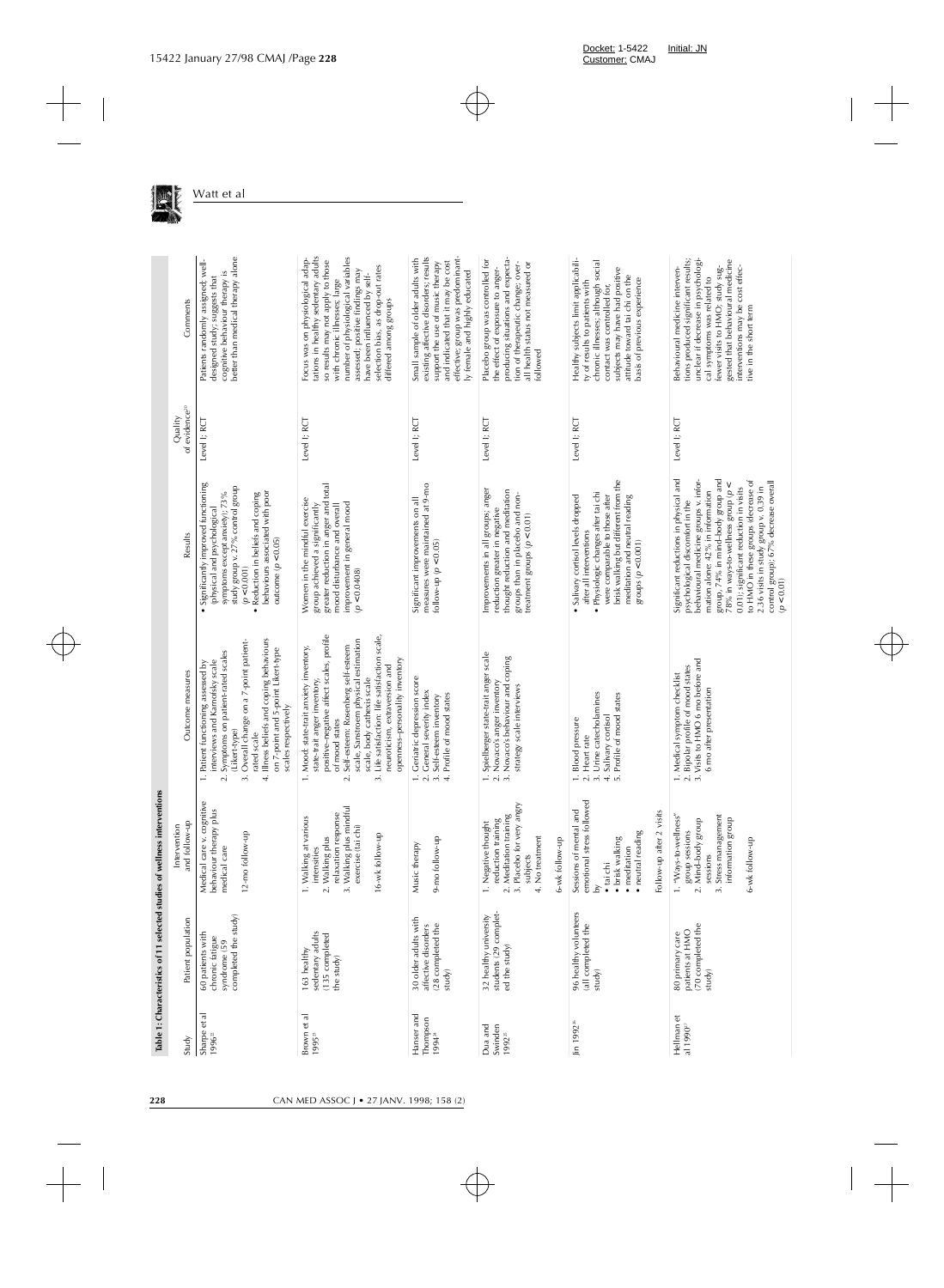| Byrd 1988 <sup>28</sup>                       | (number completing<br>393 CCU patients<br>study not stated)                                                              | prayer<br>Follow-up for length of<br>hospital by born-again<br>conducted outside<br>Daily intercessory<br>hospital stay<br>Christians | conditions or use of new interventions<br>2. Hospital course: development of new<br>1. Medical condition graded as good,<br>during hospital stay<br>intermediate or bad                                                                                               | antibiotics (2% v. 9%) and diuretics<br>Significantly lower severity score of<br>hospital course after entry; fewer<br>patients in prayer group required<br>group had an overall better out-<br>come (85%) than control group<br>$(3\% \text{ v. } 8\%)$ ( $p < 0.0001$ ); prayer<br>ventilatory support (0% v. 6%),<br>(73%) (p < 0.01)                                                                                                                                                                                                                        | Level I; double-<br>blind RCT                     | its applicability to "self-help"<br>involved in the intervention,<br>Because patients were not<br>programs is unclear                                                                                                                                                                                                                             |
|-----------------------------------------------|--------------------------------------------------------------------------------------------------------------------------|---------------------------------------------------------------------------------------------------------------------------------------|-----------------------------------------------------------------------------------------------------------------------------------------------------------------------------------------------------------------------------------------------------------------------|-----------------------------------------------------------------------------------------------------------------------------------------------------------------------------------------------------------------------------------------------------------------------------------------------------------------------------------------------------------------------------------------------------------------------------------------------------------------------------------------------------------------------------------------------------------------|---------------------------------------------------|---------------------------------------------------------------------------------------------------------------------------------------------------------------------------------------------------------------------------------------------------------------------------------------------------------------------------------------------------|
| Smith et al<br>199529                         | undergraduate volun-<br>36 healthy university<br>teers (all completed<br>the study)                                      | Meditation plus personal<br>PHEP<br>happiness enhancement<br>program (PHEP) v.<br>6-wk follow-up<br>alone                             | 5. Frequency-of-practice log for<br>3. State-trait anxiety inventory<br>4. Beck depression inventory<br>1. Happiness measure<br>Psychap inventory<br>meditation<br>$\overline{\mathcal{N}}$                                                                           | significant improvement in all mea-<br>Meditation plus PHEP group had<br>sures compared with PHEP-only<br>group scored better than control<br>and control groups; PHEP-only<br>group $(p < 0.05)$                                                                                                                                                                                                                                                                                                                                                               | before and after,<br>Level II-1;<br>controlled    | study used healthy volunteers and<br>Results suggest that a program to<br>improved by adding meditation;<br>did not control for prior experi-<br>limited applicability because<br>enhance happiness can be<br>ence with meditation                                                                                                                |
| Wirth 1995 <sup>30</sup>                      | completed the study)<br>physical pain and<br>mixed diagnoses<br>heart disease (23<br>48 patients with<br>such as chronic | á<br>51<br>Laying on of hands<br>2-mo follow-up plu<br>spiritual healer<br>survey at 5 yr                                             | being and self-control plus measure<br>anxiety, depression, positive well-<br>2. Health perceptions questionnaire<br>1. Mental health index combining<br>of general well-being                                                                                        | patients with high expectations had<br>those with low expectations; 24/26<br>Statistically significant difference in<br>high expectations of intervention v.<br>complete or significant cure; 15/22<br>10.42% reporting no improvement<br>patients with low expectations had<br>Statistically significant difference<br>between pre- and post-treatment<br>summary score for patients with<br>improvement due to healer v.<br>scores for all 14 dependent<br>variables; 89.58% reported<br>no change or only slight<br>improvement ( $p < 0.05$ )<br>(p < 0.05) | before and after,<br>no control<br>Level II-3;    | playing a major role in outcomes;<br>study raised interesting point that<br>patient bias; patient expectation<br>was measured and identified as<br>intervention can play important<br>48% follow-up in 5-yr survey;<br>patient expectation about an<br>Not blinded; no cohort; self-<br>selected subjects; significant<br>role in healing process |
| Kaplan et al<br>199331                        | 77 outpatients with<br>(59 completed the<br>fibromyalgia<br>study)                                                       | Structured group sessions<br>education, unstructured<br>including meditation,<br>discussion and home-<br>10-wk follow-up<br>work      | 5. Fibromyalgia impact questionnaire<br>Coping strategies questionnaire<br>Overall assessment of outcome<br>6. Fibromyalgia attitude index<br>2. Medical symptom checklist<br>1. Visual analogue scales<br>3. General severity index<br>questionnaire<br>N.<br>$\div$ | clinically significant improvement<br>51% (30/59) of patients showed<br>improvement of at least 25% in<br>Clinical significance defined as<br>50% of the outcome measures<br>(p < 0.01)<br>٠                                                                                                                                                                                                                                                                                                                                                                    | before and after,<br>no control<br>Level II-3;    | Absence of control group and<br>interpretation of findings<br>follow-up data limits                                                                                                                                                                                                                                                               |
| Petrie and<br>Azariah<br>$1990$ <sup>32</sup> | completed the study)<br>107 patients with<br>chronic pain (73                                                            | Group pain management<br>program combining edu-<br>cation, stress manage-<br>ment and relaxation<br>6-mo follow-up<br>training        | 2. Coopersmith's self-esteem inventory<br>3. Sense of coherence scale<br>4. Pain behaviour checklist<br>1. Mental health inventory                                                                                                                                    | Use of program techniques signifi-<br>improvement in general positive<br>cantly related to higher positive<br>affect; 45% of subjects reported<br>affect and well-being; overall<br>improvement ( $p < 0.01$ )                                                                                                                                                                                                                                                                                                                                                  | before and after,<br>no control<br>Level $II-3$ ; | but useful in suggesting that sense<br>Limited by self-reporting of data,<br>of coherence may be a predictor<br>in identifying pain patients likely<br>to benefit from psychological<br>interventions                                                                                                                                             |
|                                               |                                                                                                                          | Note: RCT = randomized controlled trial; HMO = health maintenance organization; CCU = chronic care unit.                              |                                                                                                                                                                                                                                                                       |                                                                                                                                                                                                                                                                                                                                                                                                                                                                                                                                                                 |                                                   |                                                                                                                                                                                                                                                                                                                                                   |